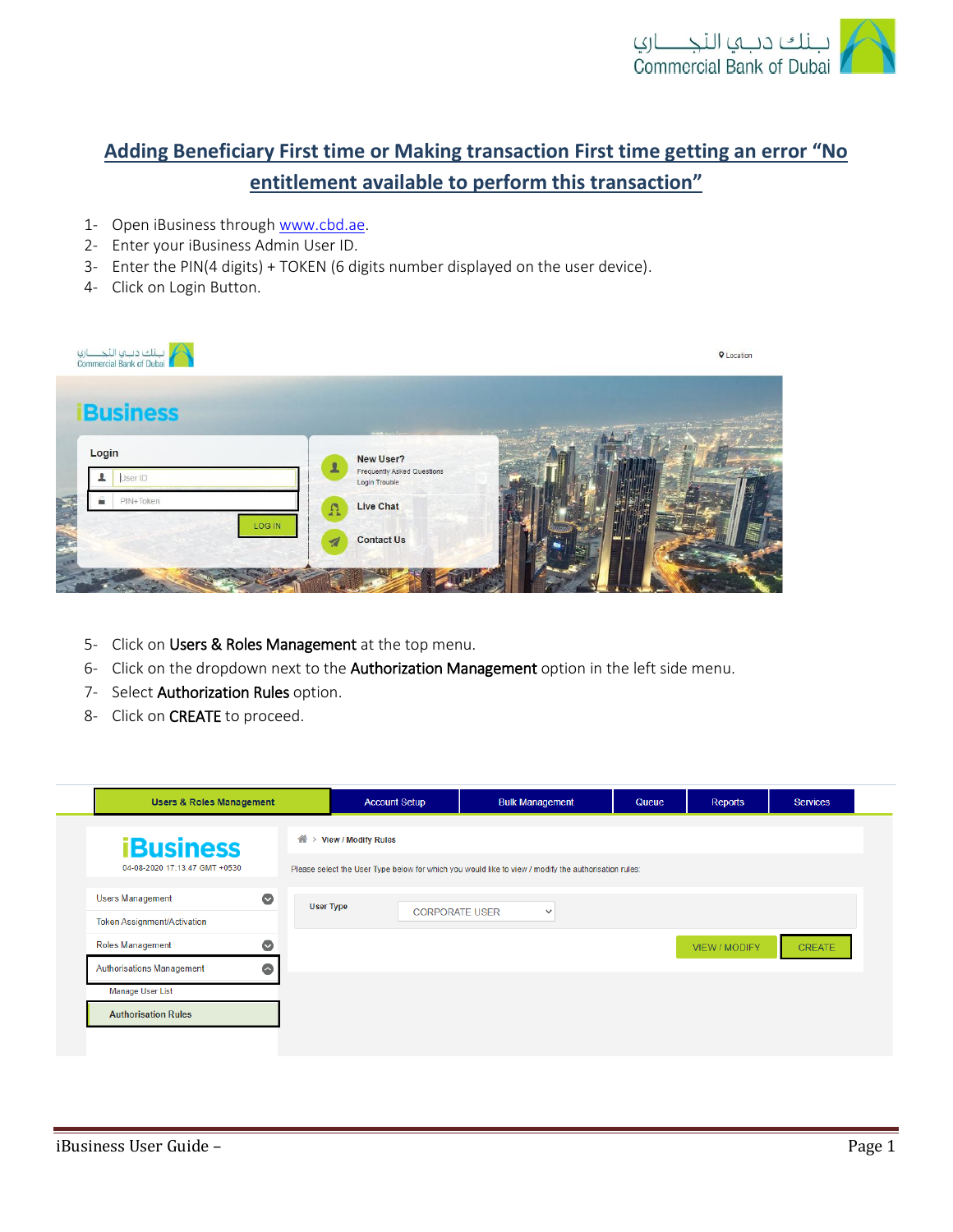

- 9- By clicking the CREATE button, you will be navigated to the create rule screen.
- 10- Select a Maker from drop down

Note: Maker is a user who will initiate the transactions.

- 11- Enter Amount From\* as '1'
- 12- Enter Amount To\* as "Maximum amount limit per transaction"

13- For Auto Authorize access, Do not check the check box Authorization required and click on SUBMIT to proceed. Note: Auto Authorize means transaction will be processed solely without any other approvals.

| <b>Users &amp; Roles Management</b>               |                                                                         | <b>Account Setup</b>                | <b>Bulk Management</b> | Queue             | <b>Reports</b>               | <b>Services</b> |
|---------------------------------------------------|-------------------------------------------------------------------------|-------------------------------------|------------------------|-------------------|------------------------------|-----------------|
|                                                   | 备                                                                       | > Authorisation Rules > Create Rule |                        |                   |                              |                 |
| <b>iBusiness</b><br>04-08-2020 18:06:30 GMT +0530 | Please submit the following form for creating a new authorisation rule: |                                     |                        |                   |                              |                 |
| $\sim$<br><b>Users Management</b>                 | <b>User Type</b>                                                        | <b>CORPORATE USER</b>               |                        | Rule ID           | generated by the application |                 |
| <b>Token Assignment/Activation</b>                |                                                                         |                                     |                        |                   |                              |                 |
| $\bullet$<br>Roles Management                     | Note: *Internet Channel                                                 |                                     |                        |                   |                              |                 |
| $\bullet$<br>Authorisations Management            |                                                                         |                                     |                        |                   |                              |                 |
| <b>Manage User List</b>                           | <b>Maker</b>                                                            | amir $2^*$<br>amir $2#$             | $\checkmark$           |                   |                              |                 |
| <b>Authorisation Rules</b>                        | <b>Customer ID</b>                                                      | All                                 | $\checkmark$           | Transaction       | All                          | $\checkmark$    |
|                                                   | Currency                                                                | AED(AED)                            | $\checkmark$           | <b>Account ID</b> | All                          | $\checkmark$    |
|                                                   | Amount From*                                                            |                                     |                        | Amount To*        | 1000000                      |                 |
|                                                   | Authorisation<br>Required                                               | $\Box$                              |                        |                   |                              |                 |
|                                                   |                                                                         |                                     |                        |                   | CANCEL                       | <b>SUBMIT</b>   |

14- For assigning the approval, Check the check box authorization required choose the approval user in List ID and click on SUBMIT to proceed.

Note: In this Scenario Maker will initiate the transaction, User in List ID will approve the transaction and then it will be process by bank.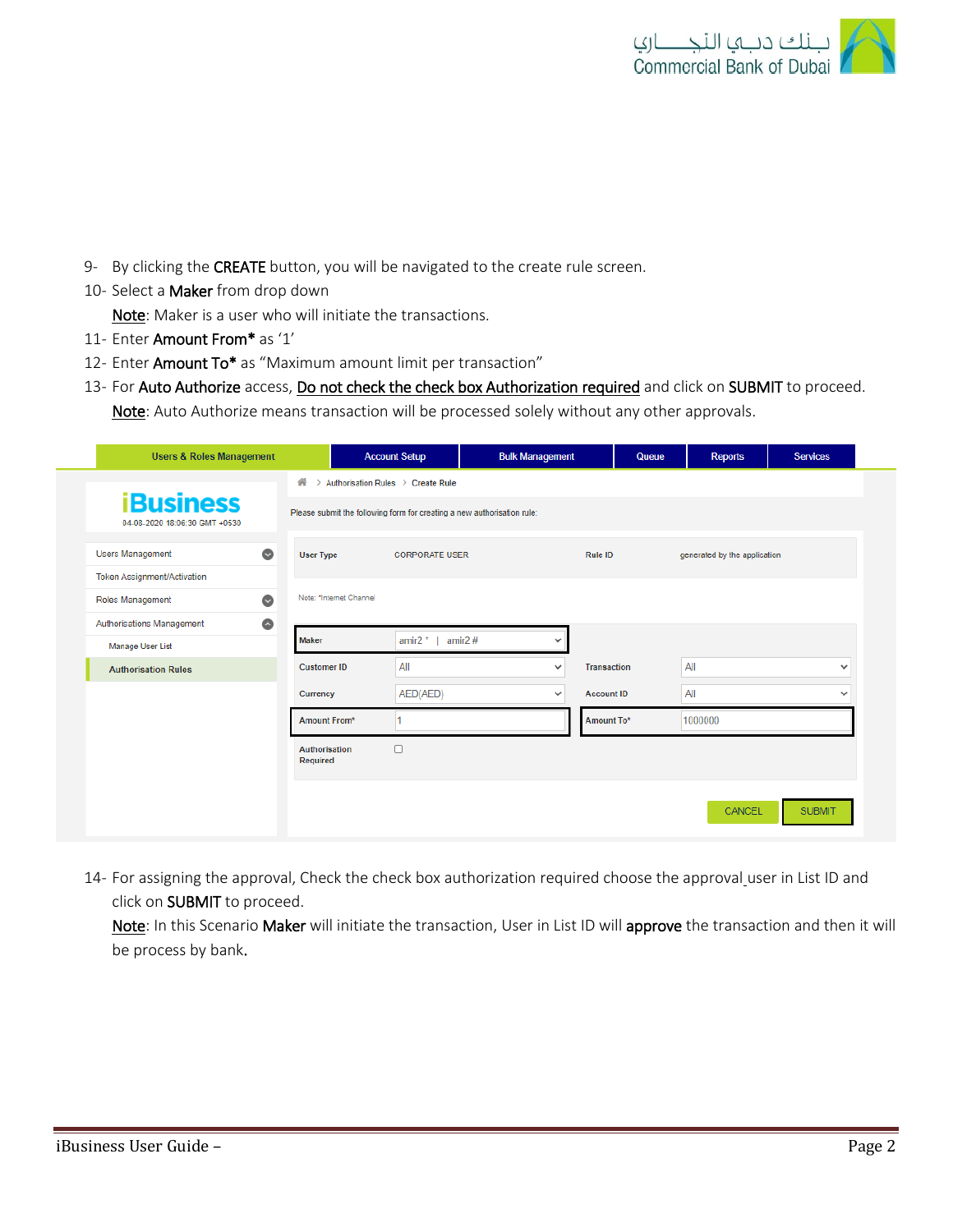

| <b>iBusiness</b><br>04-08-2020 18:06:30 GMT +0530 |           | <b>Maker</b>              | amir $2^*$  <br>amir $2#$                 | $\checkmark$ |                    |         |              |
|---------------------------------------------------|-----------|---------------------------|-------------------------------------------|--------------|--------------------|---------|--------------|
|                                                   |           | <b>Customer ID</b>        | All                                       | $\checkmark$ | <b>Transaction</b> | All     | $\checkmark$ |
| <b>Users Management</b>                           | $\bullet$ | Currency                  | AED(AED)                                  | $\checkmark$ | <b>Account ID</b>  | All     | $\checkmark$ |
| <b>Token Assignment/Activation</b>                |           | <b>Amount From*</b>       |                                           |              | Amount To*         | 1000000 |              |
| Roles Management                                  | $\bullet$ |                           |                                           |              |                    |         |              |
| Authorisations Management                         | $\bullet$ | Authorisation<br>Required | $\blacksquare$                            |              |                    |         |              |
| <b>Manage User List</b>                           |           | List ID:                  | rosa16 +   rosa16 # $\vee$<br>rosa $16 *$ |              |                    |         |              |
| <b>Authorisation Rules</b>                        |           | List ID:                  | Select                                    | $\checkmark$ |                    |         |              |
|                                                   |           | List ID:                  | Select                                    | $\checkmark$ |                    |         |              |
|                                                   |           | List ID:                  | Select                                    | $\checkmark$ |                    |         |              |
|                                                   |           | List ID:                  | Select                                    | $\checkmark$ |                    |         |              |
|                                                   |           |                           |                                           |              |                    |         |              |

15- By clicking the SUBMIT, you will be navigated to the pre-confirmation screen to review the set rule. Click on CONFIRM button.

| <b>Users &amp; Roles Management</b>                  |                                              | <b>Account Setup</b>                                       | <b>Bulk Management</b> | Queue              | Reports                | <b>Services</b> |
|------------------------------------------------------|----------------------------------------------|------------------------------------------------------------|------------------------|--------------------|------------------------|-----------------|
| <b>iBusiness</b><br>04-08-2020 18:19:12 GMT +0530    |                                              | Note: *Internet Channel                                    |                        |                    |                        |                 |
| <b>Users Management</b>                              | <b>Maker</b><br>$\bullet$                    |                                                            | amir2#<br>amir $2 *  $ | <b>Customer ID</b> | All                    |                 |
| Token Assignment/Activation                          | <b>Transaction</b><br><b>Account ID</b>      | All<br>All                                                 |                        | Currency           | <b>AED</b>             |                 |
| Roles Management<br><b>Authorisations Management</b> | $\bullet$<br><b>Amount From</b><br>$\bullet$ | 1.00                                                       |                        | <b>Amount To</b>   | 1000000.00             |                 |
| Manage User List<br><b>Authorisation Rules</b>       |                                              | <b>Authorisation Required</b><br>$\overline{\mathbb{S}^2}$ |                        |                    |                        |                 |
|                                                      | <b>Authoriser</b>                            |                                                            |                        |                    | <b>Authoriser Type</b> |                 |
|                                                      |                                              | rosa16 *   rosa16 +   rosa16 #                             |                        |                    | User                   |                 |
|                                                      |                                              |                                                            |                        |                    | <b>BACK</b>            | <b>CONFIRM</b>  |

16- It will navigate to the RSA token screen where you can enter the token code (PIN + 6 digits number displayed on the device) and click on SUBMIT.

.